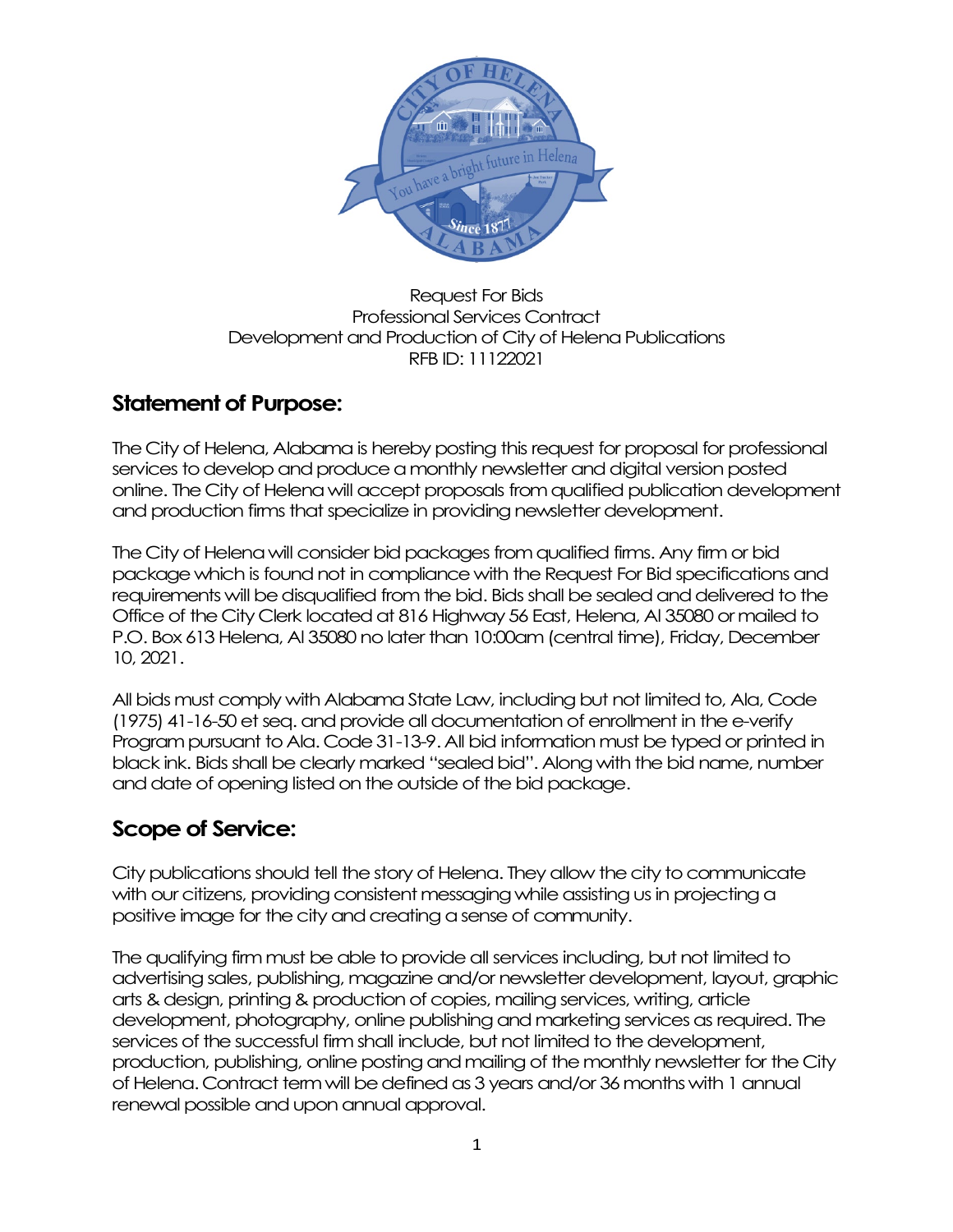## **Qualifications of Firm:**

- 1. Proven ability to publish a monthly magazine according to a pre-set schedules and timelines.
- 2. Monthly Publication sent to all Helena residents, with additional copies for advertisers and the city.
- 3. Annual Publication to be sent to all Helena residents, with additional copies for retailers and the city.
- 4. Ability to publish articles from publications online and through social media channels throughout the month to create a consistent source of online news and information for our citizens.

# **Content Requirements:**

Include, but not limited to the following:

- 1. Each issue will prominently display the City of Helena logo.
- 2. Each issue of the magazine will be identified as the "Official Publication of the City of Helena."
- 3. Each issue of the magazine will contain the current City of Helena leadership team, community board members and city employees.
- 4. Each issue will include a Letter from the Mayor of Helena
- 5. Each Council member (5) to submit one 600 word or less article per year.
- 6. City related news, pictures, and content.
- 7. Focus stories on: Helena businesses, civic groups, and people.
- 8. Education Public Safety, update on Helena Elementary, Intermediate, Middle, and High Schools.
- 9. Community events and projects.
- 10.Reports/updates from city boards, groups, etc. including, but not limited to: Helena Arts Council, Library Board, Historical Commission, Beautification Board, Helena Teen Council, Helena Market Days, and non-religiousaffiliated civic organizations

### **Bid Qualifications:**

- 1. Statement and qualifications and experience
- 2. Number of years engaged in business
- 3. Fully describe your company and experiences
- 4. History of successful and stable company operations for at least one (1) year
- 5. List past and present projects similar to this RFB within the State of Alabama and provide copies of recent similar publications
- 6. Include names and qualifications of personnel to be assigned to managing this proposed agreement
- 7. The firm is currently licensed, insured and authorized to conduct business in the City of Helena. Please attach a copy of all licenses and insurances.
- 8. Development, implementation, and production plan for the monthly newsletter.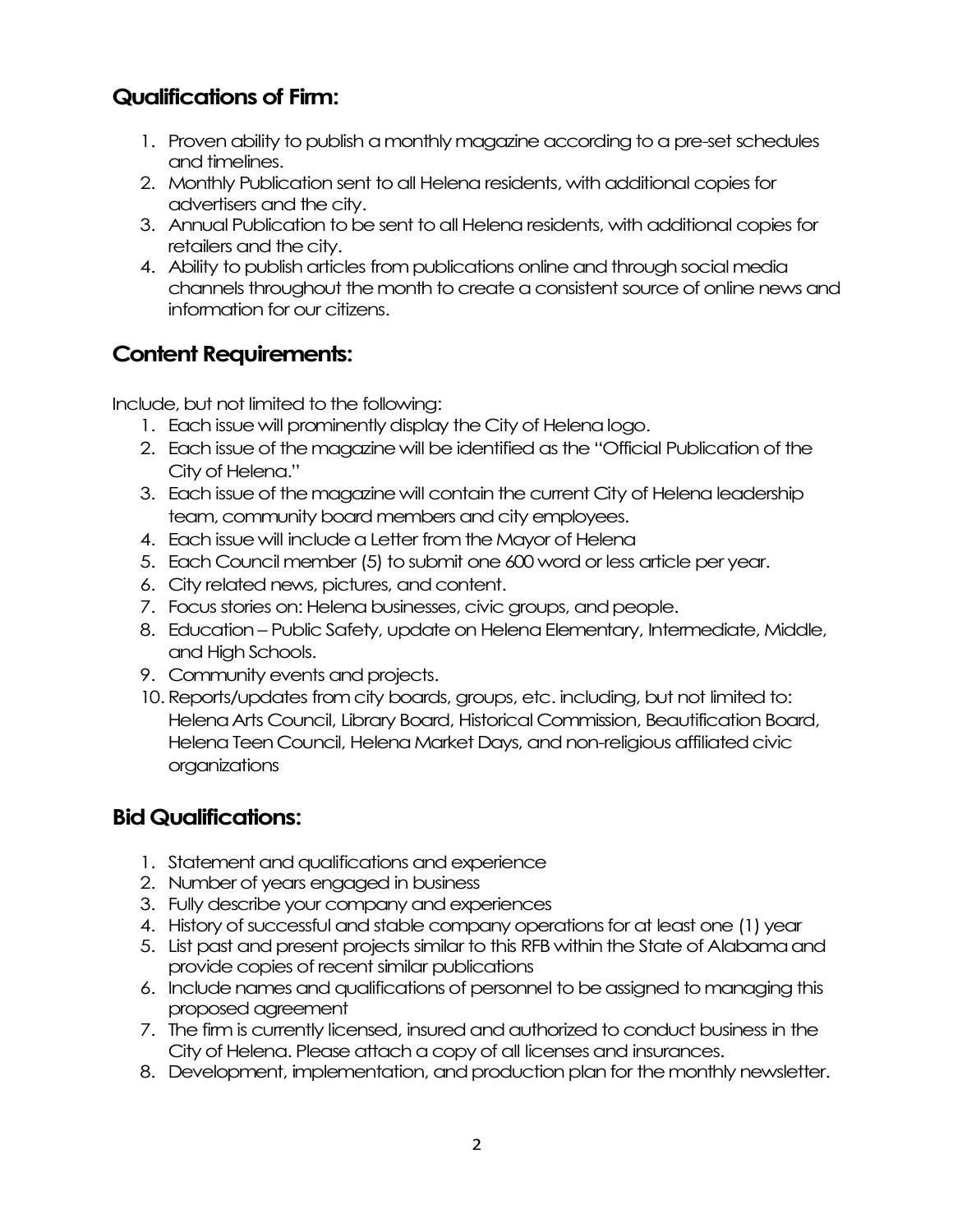Any questions may be addressed to the City of Helena City Clerk, Amanda Traywickat 205.663.2161.

### **Submission:**

Bid packages shall be sealed with one (1) master copy and six (6) additional copies, and delivered to:

The City of Helena Attn: Amanda Traywick, City Clerk 816 Highway 52 East Helena, Al 35080

All bid proposals must be received no later than the posted deadline of December 10, 2021 at 10:00am (central time). Bid packages submitted after the posted date and time will not be accepted. Bid packages must be sealed and clearly marked with the Bid #, title, and the date of bid opening. Proposals may not be withdrawn for a period of (30) days after the closing date. The City of Helena reserves the right to reject any and all bids. Please make sure that each item is included within your bid package. Failure to provide a complete package of submittals may result in disqualification from the bid process.

### **Bid Option 1**

| <b>Item Description</b>                      | Unit     | Quantity | <b>Item Cost</b> |
|----------------------------------------------|----------|----------|------------------|
| <b>Annual Publication</b>                    | Lump Sum |          | $\frac{1}{2}$    |
| Minimum pages: 52                            |          | (Annual) |                  |
| 60# Gloss TXT/80# Gloss                      |          |          |                  |
| Cover - Price with                           |          |          |                  |
| Aqueous soft touch                           |          |          |                  |
| 8.25 x 10.75"                                |          |          |                  |
| publication size                             |          |          |                  |
| Printing: 4 color process<br>$\bullet$       |          |          |                  |
| throughout with bleed                        |          |          |                  |
| Quote with: "Perfect                         |          |          |                  |
| Bind" Finish                                 |          |          |                  |
| <b>PROOF: PDF Proof with</b>                 |          |          |                  |
| each publication                             |          |          |                  |
| AD ratio: 50/50                              |          |          |                  |
|                                              |          | 12       |                  |
| Monthly Publication                          | Lump Sum |          | $\frac{1}{2}$    |
| Minimum pages: 52<br>60# Gloss TXT/80# Gloss |          | (Annual) |                  |
| Cover - Price with                           |          |          |                  |
| Aqueous soft touch                           |          |          |                  |
| 8.25 x 10.75"                                |          |          |                  |
| publication size                             |          |          |                  |
| Printing: 4 color process                    |          |          |                  |
| throughout with bleed                        |          |          |                  |
| Quote with: "Perfect                         |          |          |                  |
| <b>Bind"</b> Finish                          |          |          |                  |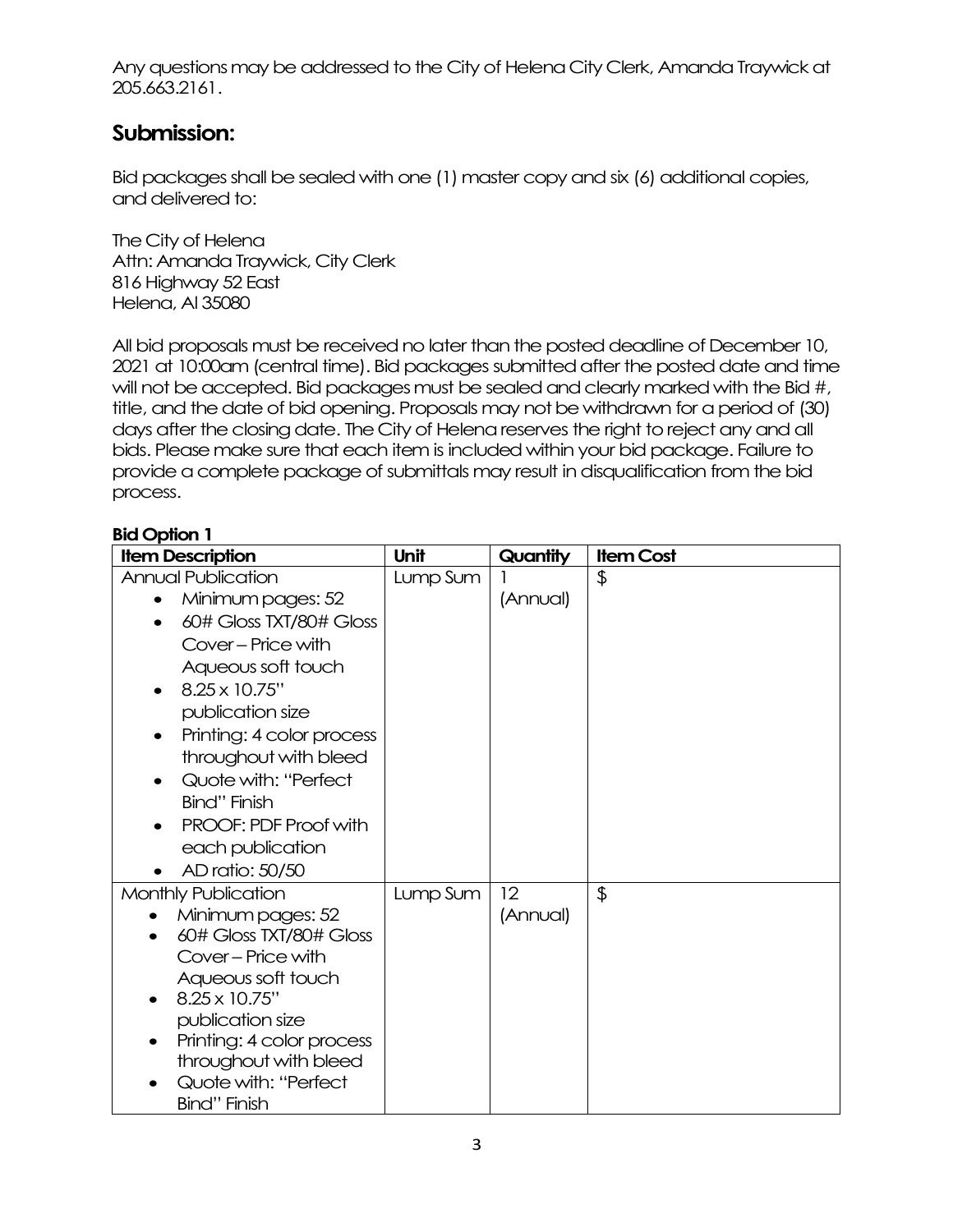| <b>PROOF: PDF Proof with</b> |  |  |
|------------------------------|--|--|
| each publication             |  |  |
| AD ratio: 50/50              |  |  |

### **Total Option 1 Lump Sum Bid** \$\_\_\_\_\_\_\_\_\_\_\_\_\_\_\_\_\_\_\_\_\_\_\_\_\_\_\_\_\_\_\_

### **Bid Option 2**

| <b>Item Description</b>      | Unit     | Quantity | <b>Item Cost</b> |
|------------------------------|----------|----------|------------------|
| <b>Annual Publication</b>    | Lump Sum |          | $\frac{1}{2}$    |
| Minimum pages: 52            |          | (Annual) |                  |
| 60# Gloss TXT/80# Gloss      |          |          |                  |
| Cover - Price with           |          |          |                  |
| Aqueous soft touch           |          |          |                  |
| 8.25 x 10.75"<br>$\bullet$   |          |          |                  |
| publication size             |          |          |                  |
| Printing: 4 color process    |          |          |                  |
| throughout with bleed        |          |          |                  |
| Quote with: "Perfect         |          |          |                  |
| <b>Bind"</b> Finish          |          |          |                  |
| PROOF: PDF Proof with        |          |          |                  |
| each publication             |          |          |                  |
| AD ratio: 50/50              |          |          |                  |
| Monthly Publication          | Lump Sum | 12       | $\frac{1}{2}$    |
| Minimum pages: 52            |          | (Annual) |                  |
| 60# Gloss TXT/80# Gloss      |          |          |                  |
| Cover - Price without        |          |          |                  |
| Aqueous soft touch           |          |          |                  |
| 8.25 x 10.75"                |          |          |                  |
| publication size             |          |          |                  |
| Printing: 4 color process    |          |          |                  |
| throughout with bleed        |          |          |                  |
| Quote with: "Saddle          |          |          |                  |
| Stitch" Finish               |          |          |                  |
| <b>PROOF: PDF Proof with</b> |          |          |                  |
| each publication             |          |          |                  |
| AD ratio: 50/50              |          |          |                  |

### **Total Option 2 Lump Sum Bid** \$\_\_\_\_\_\_\_\_\_\_\_\_\_\_\_\_\_\_\_\_\_\_\_\_\_\_\_\_\_\_\_

\_\_\_\_\_\_\_\_\_\_\_\_\_\_\_\_\_\_\_\_\_\_\_\_\_\_\_\_\_\_\_\_\_\_\_\_\_ \_\_\_\_\_\_\_\_\_\_\_\_\_\_\_\_\_\_\_\_\_\_\_\_\_\_\_\_\_\_\_\_\_\_\_\_\_\_\_\_\_\_\_\_\_ Bidder Name **Authorized Business Representative Name** \_\_\_\_\_\_\_\_\_\_\_\_\_\_\_\_\_\_\_\_\_\_\_\_\_\_\_\_\_\_\_\_\_\_\_\_\_ \_\_\_\_\_\_\_\_\_\_\_\_\_\_\_\_\_\_\_\_\_\_\_\_\_\_\_\_\_\_\_\_\_\_\_\_\_\_\_\_\_\_\_\_\_

Date of Submission **Authorized Business Representative Signature**